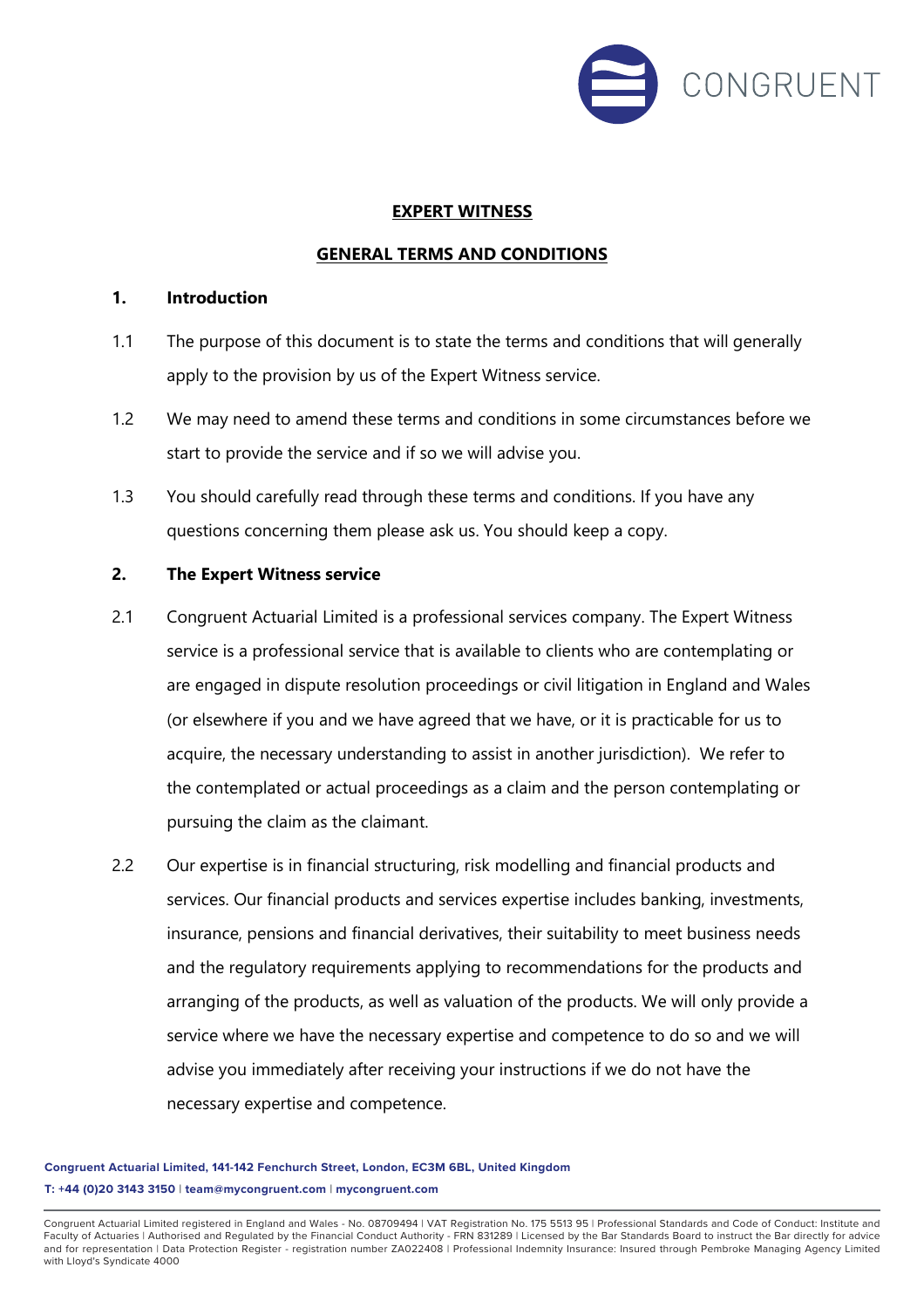- 2.3 The role of an Expert Witness is to express his or her independent expert opinion based on the information that is provided, including any information that it is agreed that the expert witness can gather for the purpose. The expert opinion must at all times satisfy a test that it can properly be certified by a statement of truth and be presented to a court or an independent person or tribunal who is charged with justly determining a claim.
- 2.4 The Expert Witness service includes necessary and agreed research and preparing drafts of the proposed evidence prior to final formulation of the expert opinion.

## **3. Advisory Expert services**

- 3.1 Advisory Expert services are based on the same expertise but, where provided, are to provide technical assistance to a party in dispute resolution or civil litigation in preparing or defending a claim. Examples are advice on the merits of a claim, advice on the procedure for pursuing a claim, advice on how best to present a claim, and advice on possible means of challenging an unsatisfactory outcome to a claim.
- 3.2 Unless it has been specifically agreed before we accept appointment for the Expert Witness service, and then only to the extent of that agreement, we will not be obliged to provide any advisory expert services whether without an additional fee or with an additional or separate fee. We note that providing advisory expert services to a claimant is an activity regulated by the Financial Conduct Authority in accordance with the provisions of the Financial Services and Markets Act 2000 and we may at our sole discretion decide that we are not able to or do not wish to meet the regulatory requirements.

# **4. Appointment of an individual as Expert Witness**

4.1 The Expert Witness service requires an individual to be appointed at the stage that the expert opinion is to be signed with a statement of truth and delivered to a court or to an independent person or tribunal. He or she will need to be available for questioning on his or her opinion in the court or other proceedings. Congruent Actuarial Limited will nominate a suitable individual for your agreement and the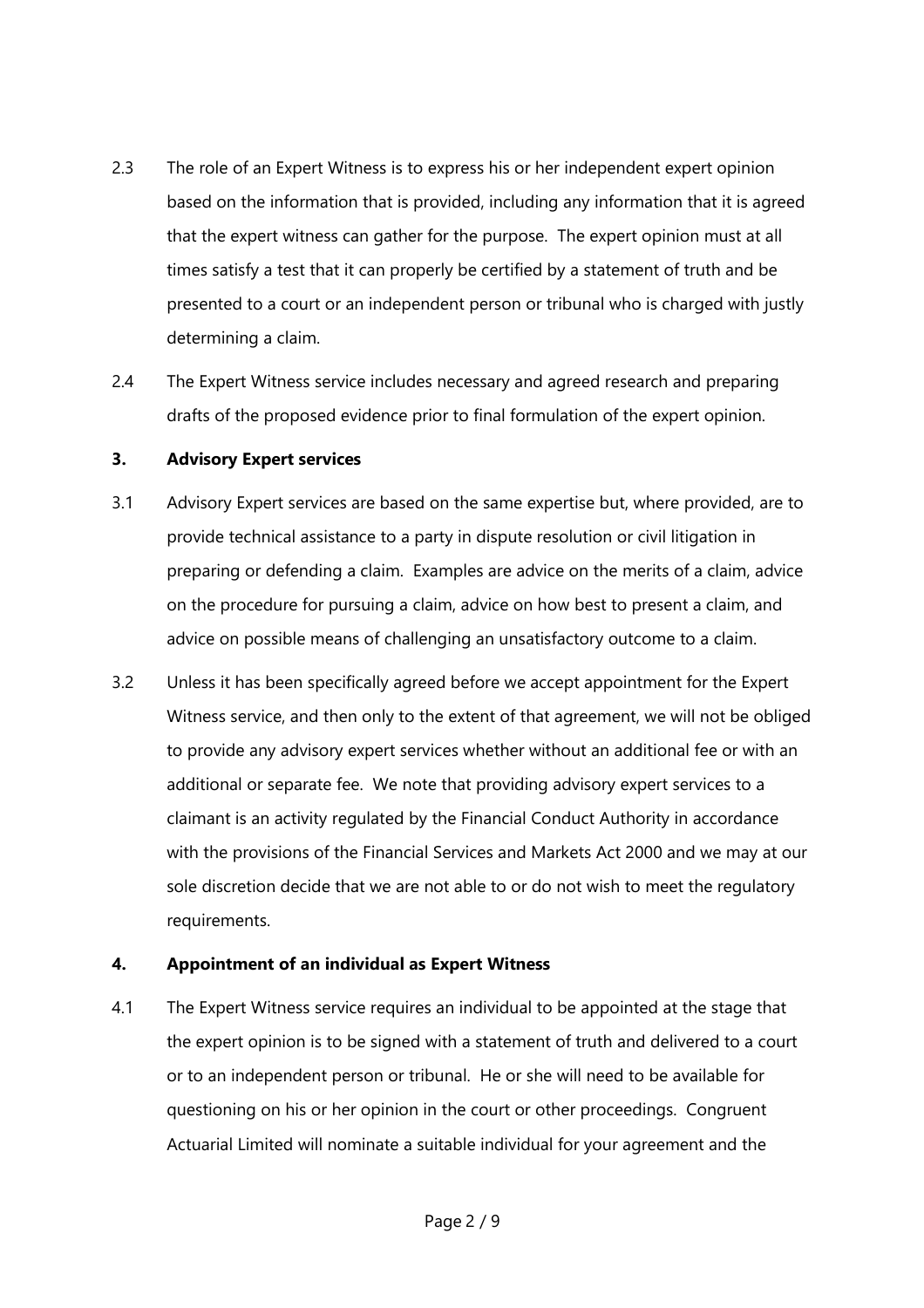services of that individual will be provided by Congruent Actuarial Limited in accordance with these terms and conditions.

# **5. The duty of an Expert Witness**

- 5.1 An expert witness is bound by the Rules, Directions and Protocol of a court and there may be corresponding provisions where a claim is to be determined by an independent person or tribunal. The provisions may include:
- 5.1.1 It is the duty of experts to help the court on matters within their expertise and this duty overrides any obligation to the person from whom experts have received instructions or by whom they are paid.
- 5.1.2 The expert's report must state the substance of all material instructions, whether written or oral, on the basis of which the report was written.
- 5.1.3 Payments contingent upon the nature of the expert evidence given in legal proceedings, or upon the outcome of a case, must not be offered or accepted. To do so would contravene experts' overriding duty to the court and compromise their duty of independence.
- 5.2 A consequence of the requirement for an expert to state the substance of all material instructions is that in order to reduce the risk of misunderstandings Congruent Actuarial Limited will require that any material oral instructions – which may be information, or instructions how particular information or events should be interpreted, or instructions how the expert should proceed - must be confirmed in writing.
- 5.3 We can provide copies of the relevant Rules, Directions and Protocol if you require them (where it is the Civil Procedure Rules that apply it is Part 35 of those Rules together with practice directions).

## **6. Information and Access**

6.1 In order that we can provide the Expert Evidence service you will be responsible for providing us with the following on request at any time :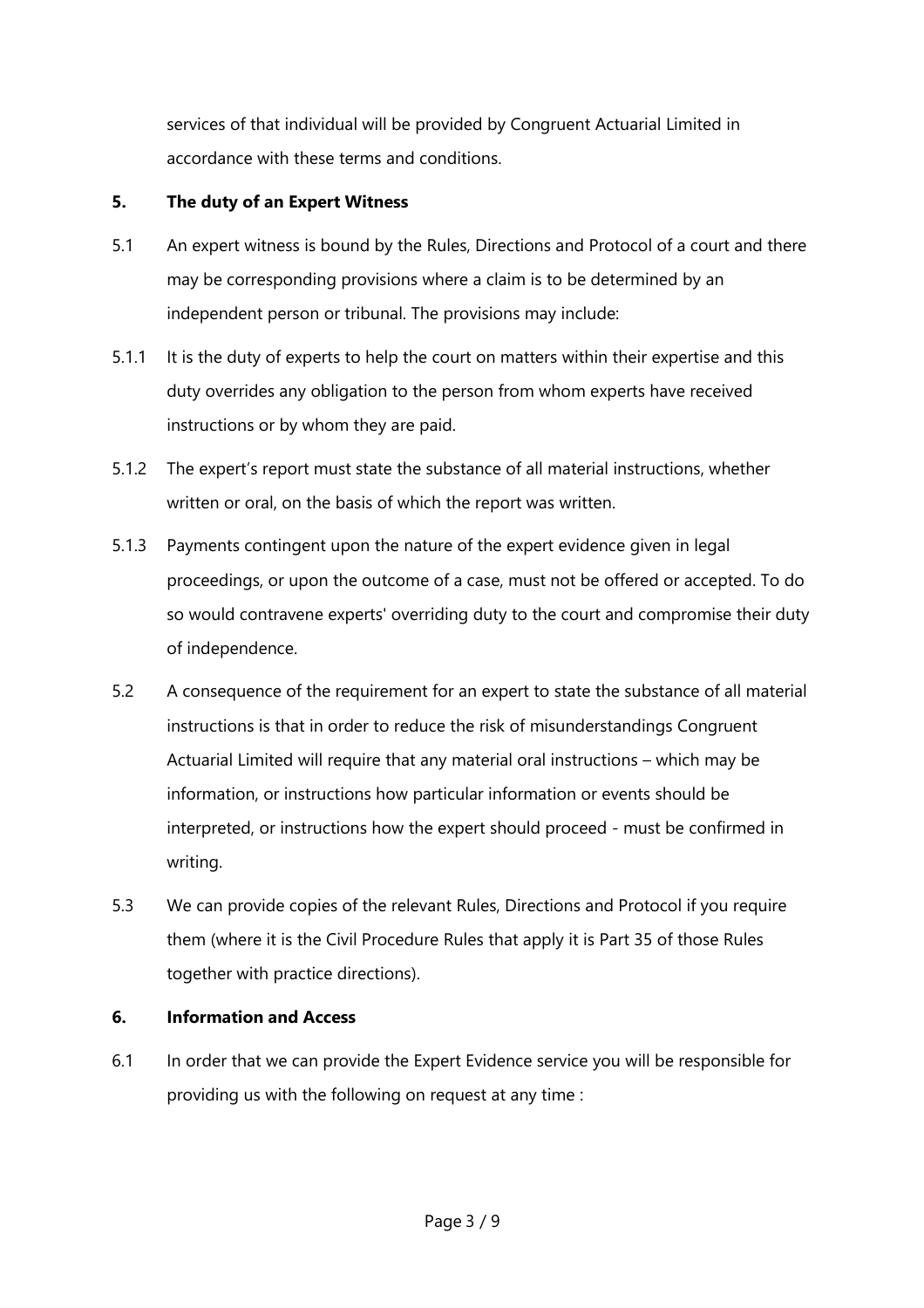- 6.1.1 the information and explanations that we require (however we will be prepared to explain why we need any particular information or explanations and, if appropriate, work with you to identify how best to produce the information and explanations)
- 6.1.2 access to all the appropriate officers, employees, agents or advisers of you or your business who have information, or can provide explanations that we require

## **7. Your Authorised Litigator (a Solicitor or other authorised person)**

- 7.1 We will at all times be entitled to proceed on the basis that your Authorised Litigator is acting on your behalf and with your authority and knowledge.
- 7.2 We will accept a request to submit invoices for payment to your Authorised Litigator, and will accept payments from your Authorised Litigator, but at all times you will remain responsible for the discharge of all amounts owing to us if they are not paid by your Authorised Litigator.
- 7.3 We are able to provide the Expert Witness service even if you are not represented by an Authorised Litigator provided you are able to satisfy us that you are indeed contemplating or are engaged in dispute resolution proceedings or civil litigation in England and Wales and that you genuinely require the Expert Witness service for that purpose. We will be able to continue to provide the service if you subsequently appoint an Authorised Litigator to represent you.

### **8. Charges and Expenses**

- 8.1 The work to provide the Expert Evidence service to you will be assessed by Congruent Actuarial Limited and assigned to one or more staff according to the level of skill and experience necessary. Work will be delegated where it can be, subject to ensuring that the required quality of work is achieved. Work will be subject to checking and to formal peer review where appropriate.
- 8.2 Time spent by each member of staff engaged will be recorded as it takes place in an electronic "daily recording system" with a description of the work being undertaken and the length of time taken for each working session. The recording system is subject to internal audit so that Congruent Actuarial Limited can be satisfied that the records are correct. Travel and subsistence expenses (if these are necessarily incurred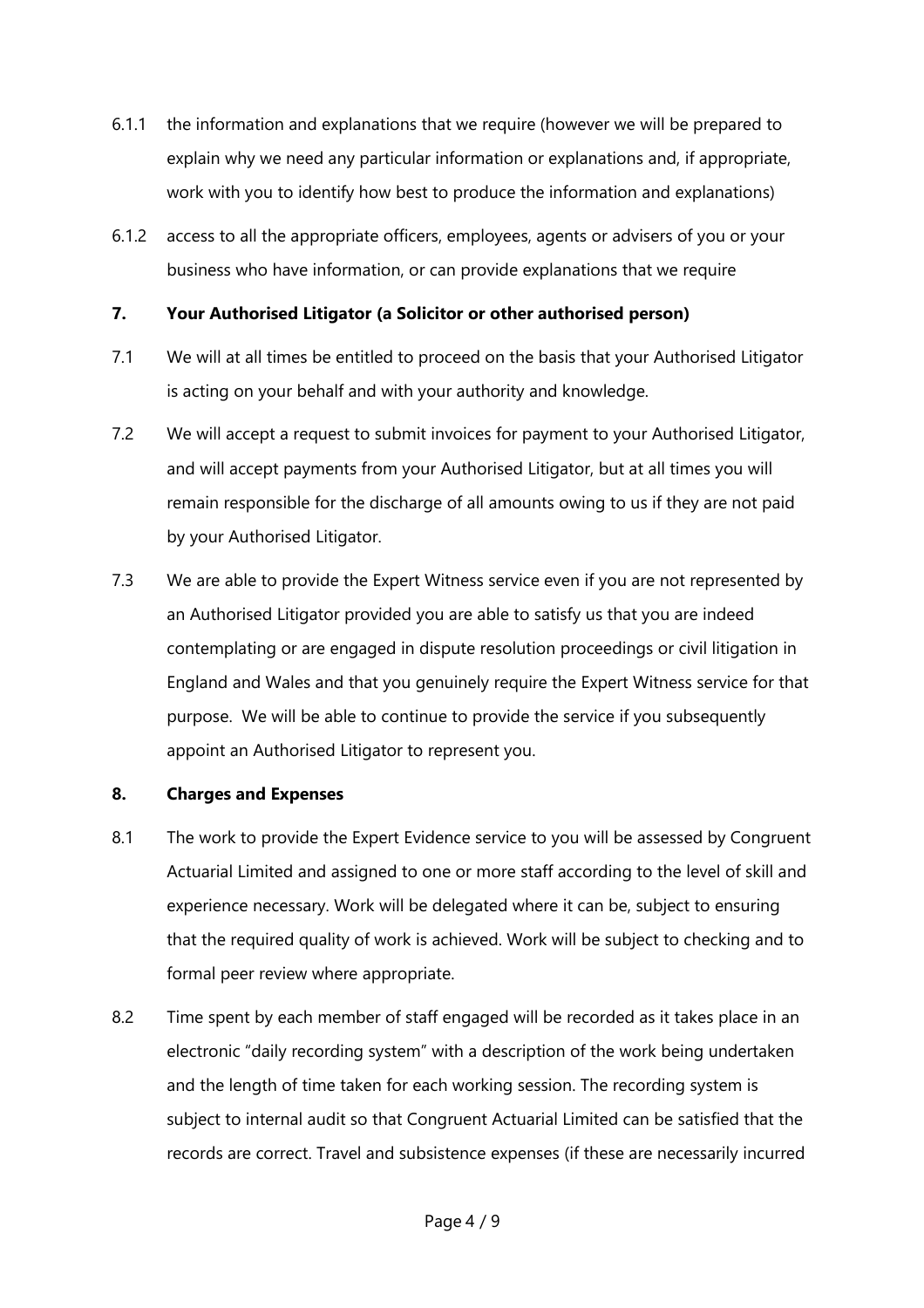in making visits) will be recorded similarly. Business mileage is charged at 45p per mile – this rate is reviewed each 1 January. If it is necessary for us to incur other expenses we will seek your specific agreement to them.

- 8.3 Congruent Actuarial Limited will provide a list of the staff engaged on the work and their hourly charge-out rates, which depend on seniority. Rates are reviewed each 1 January.
- 8.4 Congruent Actuarial Limited will provide an estimate of the amount of work and the charges and expenses and update that from time to time or whenever agreed limits are reached.
- 8.5 If, instead of the arrangements stated above, you wish costs to be fixed in advance we will prepare a Statement of Work ("SoW") for that part of the work for which we are willing to quote a fixed cost, for your approval. The SoW may break the work into stages and the defined stage payments will be invoiced as each stage is completed. Costs and expenses not covered by the SoW will be determined in the usual way stated above; for the avoidance of doubt this also applies to any subsequent consequential work such as answering questions put to the Expert Witness or attendance of the Expert Witness at a hearing.

# **9. Invoices, Interest on Late Payment, and Recovery of Amounts Owing**

- 9.1 Invoices will be issued at the end of each calendar month for charges and expenses incurred in that month (except that travel and subsistence expenses and other agreed expenses not yet brought into account may be included in a later invoice) and at other times by agreement.
- 9.2 If any invoice is not paid within 30 days interest may be added at a rate not exceeding 3% per annum above the base rate of Barclays Bank plc applicable from time to time.
- 9.3 We need to ensure that we hold up-to-date records at all times of our clients and, in the case of a business, that may include address and contact information of the business and of the principals.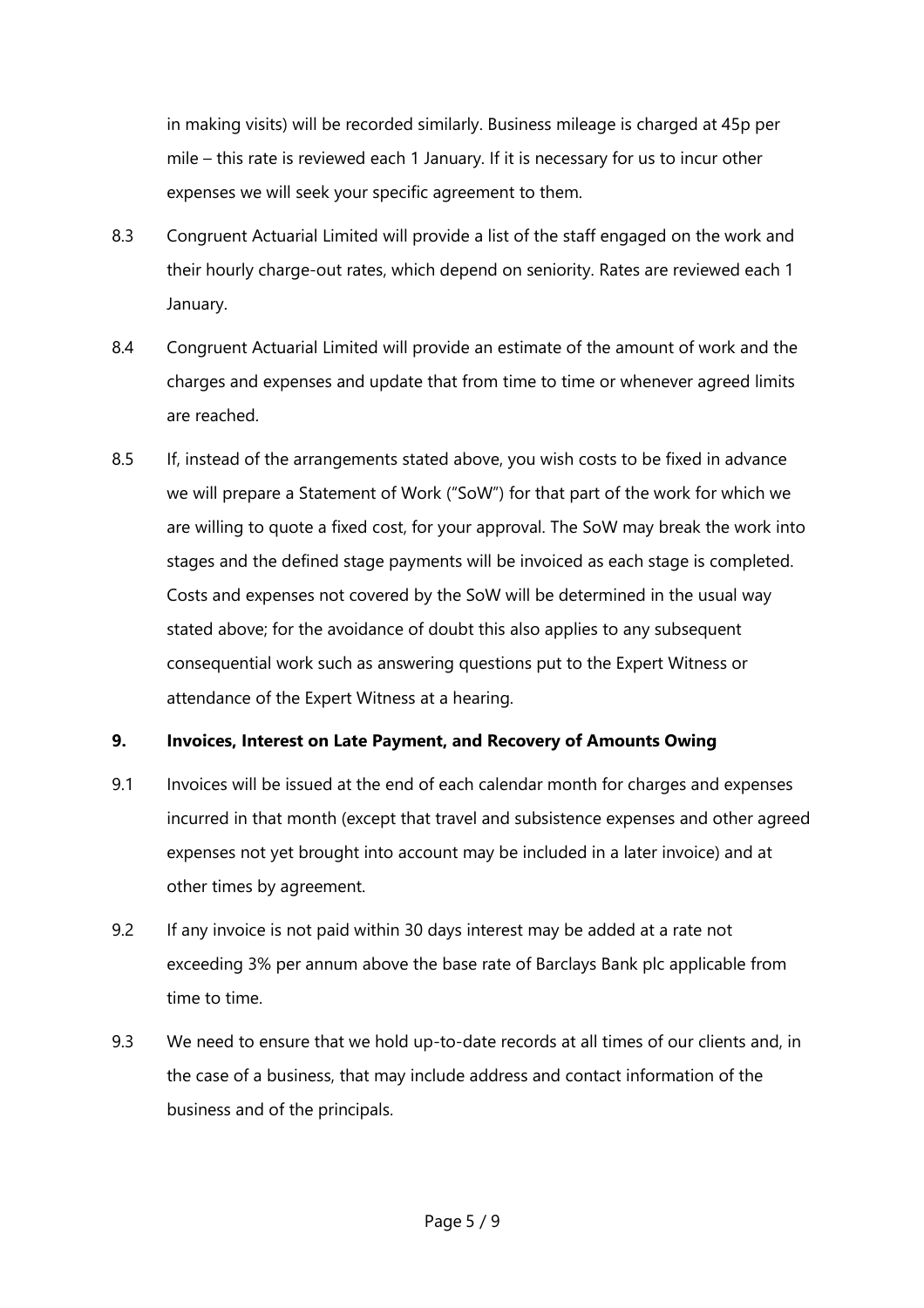## **10. Value Added Tax**

10.1 United Kingdom Value Added Tax ("VAT") will be added to invoices unless proof has been provided to us that United Kingdom VAT is not payable.

## **11. Communicating With Us and Electronic Mail**

- 11.1 You are able to contact us by telephone on 020 3143 3150 however for substantive matters we suggest that you use writing or email. Send letters and paper documents by post, or by hand or courier, to Congruent Actuarial Limited, 141-142 Fenchurch Street, London, EC3M 6BL (you may add a contact name if you wish but the name Congruent Actuarial Limited must be included). Email should be sent to the following email address and can include attachments: team@mycongruent.com
- 11.2 Our preference is to communicate by email because it enables matters to progress more quickly. However we are aware that some clients are concerned at the risk of emails being an insecure method of transferring information and others do not have systems in place which ensure that others in their organisation will not be able to see their emails. Please advise us if you do not wish to correspond by email.
- 11.3 We are able to offer confidential secure electronic transfer of documents if required.
- 11.4 If you need to serve legal notice on us this should be in writing addressed to The Directors, Congruent Actuarial Limited at our registered office address of 141-142 Fenchurch Street, London, EC3M 6BL.

# **12. Confidentiality and Data Protection**

- 12.1 As a professional services company Congruent Actuarial Limited treats all information that it receives as confidential. Congruent Actuarial Limited complies with all privacy and data protection and other laws, rules and regulations, including without limitation the Data Protection Act 1998, as amended from time to time.
- 12.2 Congruent Actuarial Limited confirms that when it is processing information it will act on your reasonable instructions allowing for our reasonable needs for appropriate backup, systems administration and quality control purposes.
- 12.3 However the Rules, Directions and Protocol applying to the Expert Witness service may require disclosure of information, for purposes of court proceedings, which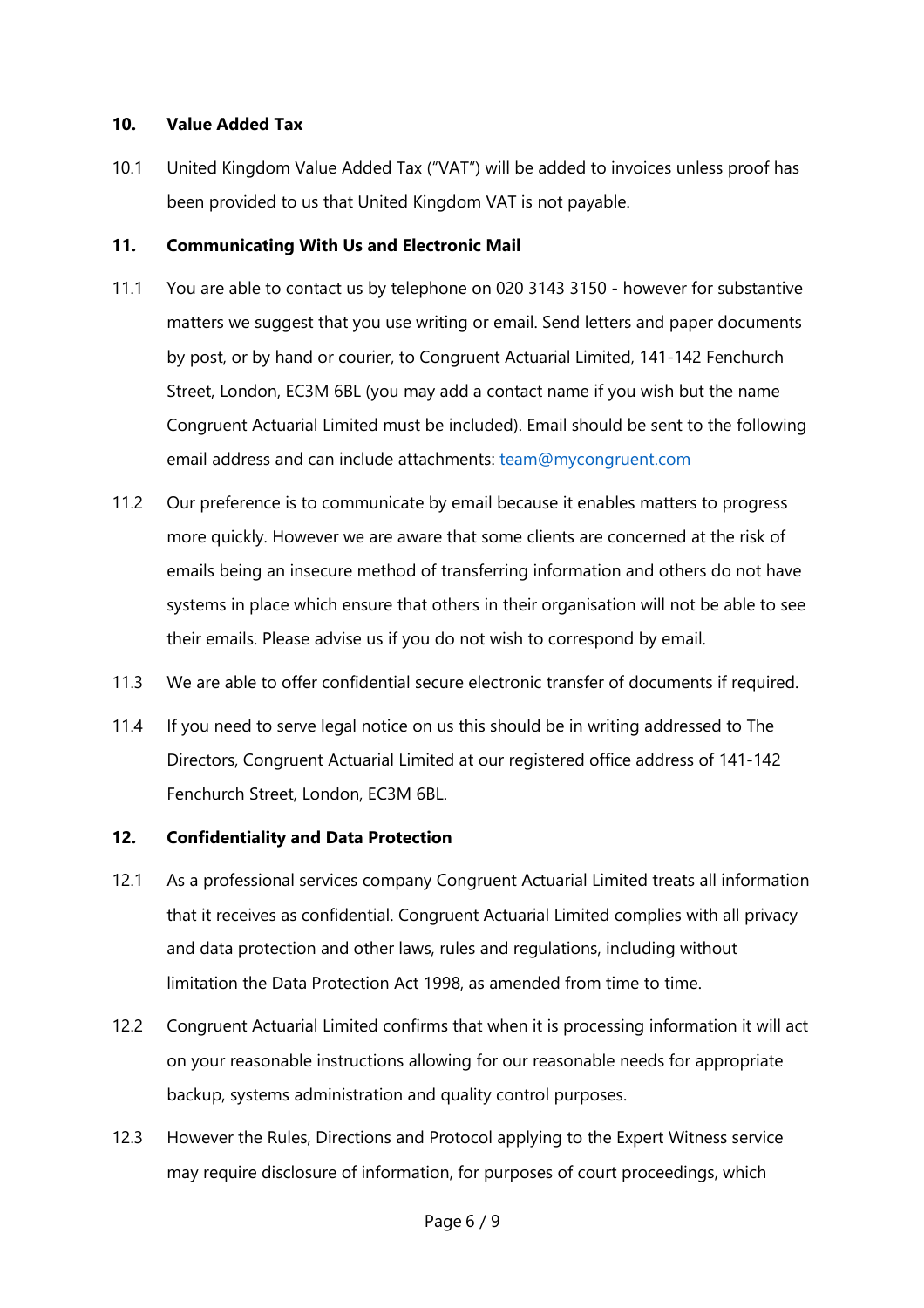might otherwise be regarded as confidential and the duty of the expert witness to the court overrides any obligation to the person from whom experts have received instructions or by whom they are paid. Disclosure for purposes of court proceedings is not limited to hearings of the court but can include exchange of expert reports, meetings of experts, and requests by the expert for directions from the court.

## **13. Insurance and Liability**

- 13.1 If you wish to make a claim relating to or in connection with our services, the claim can only be brought against Congruent Actuarial Limited and not against the individual officers or employees including, for the avoidance of doubt, an appointed Expert Witness. We believe this is reasonable as it corresponds to modern business practice and that Congruent Actuarial Limited has in place professional indemnity insurance.
- 13.2 For the purpose of paragraph 13 "claim" means any claim whether arising out of the provision by us of the Expert Witness service or otherwise, and whether such claim is in contract, tort, breach of trust or on any other basis.
- 13.3 We shall only be liable for any loss or damage suffered by you which is a reasonably foreseeable consequence of a breach of our obligations to you in relation to the provision of the Expert Witness service. In the event that any loss or damage suffered by you relates to your business activities then we exclude all liability and in particular we exclude all liability for loss of profits or other economic loss arising of a breach of this contract.
- 13.4 We do not exclude or limit liability for our negligence or negligent omission which causes personal injury or death.

### **14. Termination**

14.1 You may terminate the provision by us of the Expert Witness service at any time by giving written notice by recorded delivery addressed to The Directors, Congruent Actuarial Limited at 141-142 Fenchurch Street, London, EC3M 6BL or by email instruction addressed to directors@mycongruent.com.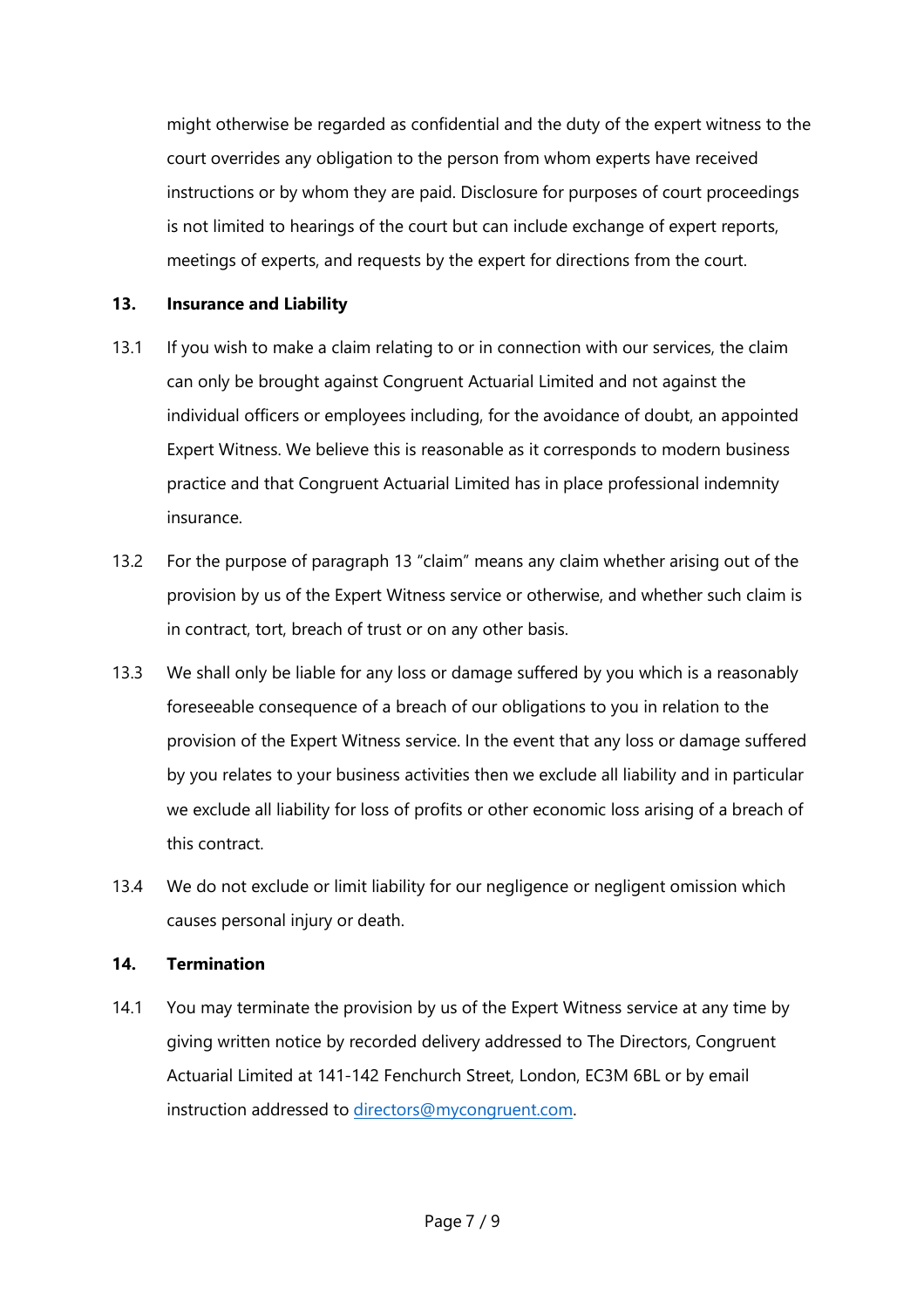- 14.2 You will be liable for all charges incurred until we stop work and you agree for this purpose that it may be up to one working day after delivery of your written notice or email instruction for the instruction to reach the required person or persons and they have been able to close down the records of their work in good order.
- 14.3 We will only unilaterally stop providing the Expert Witness service to you if we have a good reason to do so, for example if you do not pay one of our invoices, or you do not provide information that we require, or if you provide instructions which are unreasonable or would require us to breach a professional rule or a duty to the court or involve the commission of a criminal offence. If, in accordance with these provisions, we decide to stop providing the Expert Witness service to you we will give you reasonable notice but the length of the notice will depend on the circumstances.

## **15. Contracts (Rights of Third Parties) Act 1999**

15.1 For the purposes of the Contracts (Rights of Third Parties) Act 1999 the contract of which these general terms and conditions is a part is not intended to, and does not, give any person who is not a party to it any right to enforce any of its provisions.

### **16. Complaints and Disputes**

- 16.1 If you have any complaint it will be investigated by a Director if possible by a Director who has not been directly involved in the provision of the Expert Witness service to you.
- 16.2 Any dispute that arises between us that cannot be resolved between us will be referred to an expert for final determination, such expert to be agreed by you and us. If we cannot agree, the Academy of Experts will be asked to appoint a suitably qualified and experienced expert. The expert will act as an expert and not an arbitrator and the decision of the expert will be final and binding on you and on us. The costs and expenses of the services of the expert will be shared equally between each of us.

### **17. Amendments to the Contract**

17.1 Where these general terms and conditions form part of a contract between us we may amend the terms of the contract where: